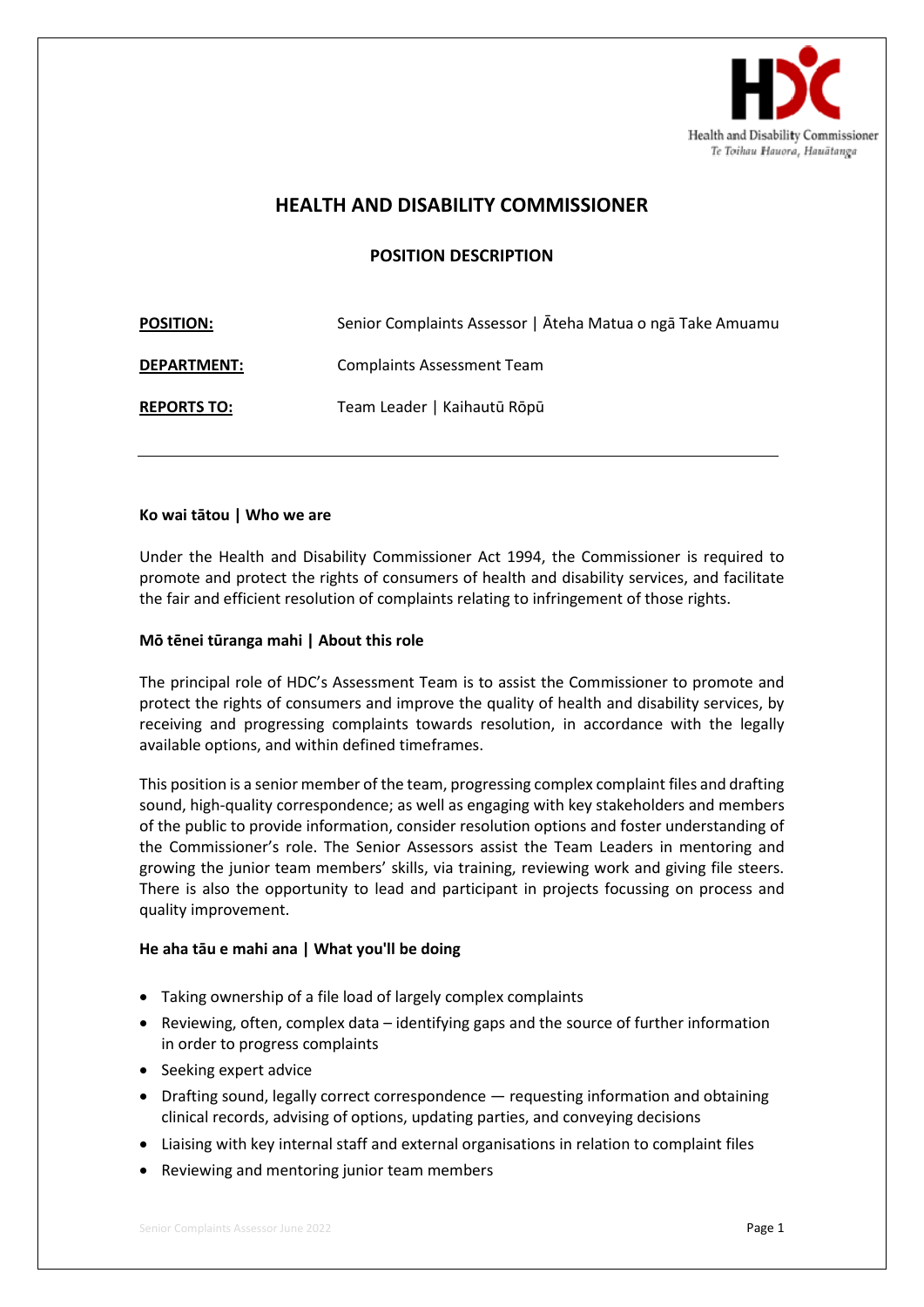

- Maintaining documents on the central database
- Maintaining regular contact with complainants and providers to ensure complaints are resolved in a timely manner
- Following up overdue complaint files
- Having an active role in complaint assessment meetings, managing the presentation of new complaints and assisting in the decision making process
- Assisting with the 0800 helpline as needed
- Training new and junior members of the team
- Complying with the HDC's information management strategy and policy.
- Contributing to the achievement of team objectives
- Undertaking other duties as required

#### **Ko ngā mea ka hiahiatia e koe kia angitū te haere | What you'll need to be successful:**

- Excellent writing skills  $-$  with a recognised ability to communicate with people from a wide cross-section of the community, as well as with HDC staff of all levels
- Calm and professional approach with a sensitive manner
- Proven ability to identify and solve problems
- Proven ability to explain decisions clearly and rationally
- Recognised ability to review, summarise and comprehend large amounts of information.
- Ability to apply legal precedents, follow legal advice, understand, incorporate legal concepts, and advice into correspondence.
- Ability to manage daily tasks in an organised and professional manner
- Team player empathic and supportive of colleagues
- Experience of mentoring and reviewing the work of others
- Demonstrated ability to use information technology, including databases
- Enthusiasm for, and genuine interest in, the health and disability sector, with a strong awareness of topical issues and trends
- A tertiary qualification a background in law or a medical field will be an advantage
- A minimum of four years' relevant work experience
- An understanding of the principles of the Treaty of Waitangi, and the aims and aspirations of Māori.

### **Te Aronga o te Ratonga Tūmatanui | Public Service Purpose**

Ka mahitahi mātou o te ratonga tūmatanui kia hei painga mō ngā tāngata o Aotearoa i āianei, ā, hei ngā rā ki tua hoki. He kawenga tino whaitake tā mātou hei tautoko i te Karauna i runga i āna hononga ki a ngāi Māori i raro i te Tiriti o Waitangi. Ka tautoko mātou i te kāwanatanga manapori. Ka whakakotahingia mātou e te wairua whakarato ki ō mātou hapori, ā, e arahina ana mātou e ngā mātāpono me ngā tikanga matua o te ratonga tūmatanui i roto i ā mātou mahi.